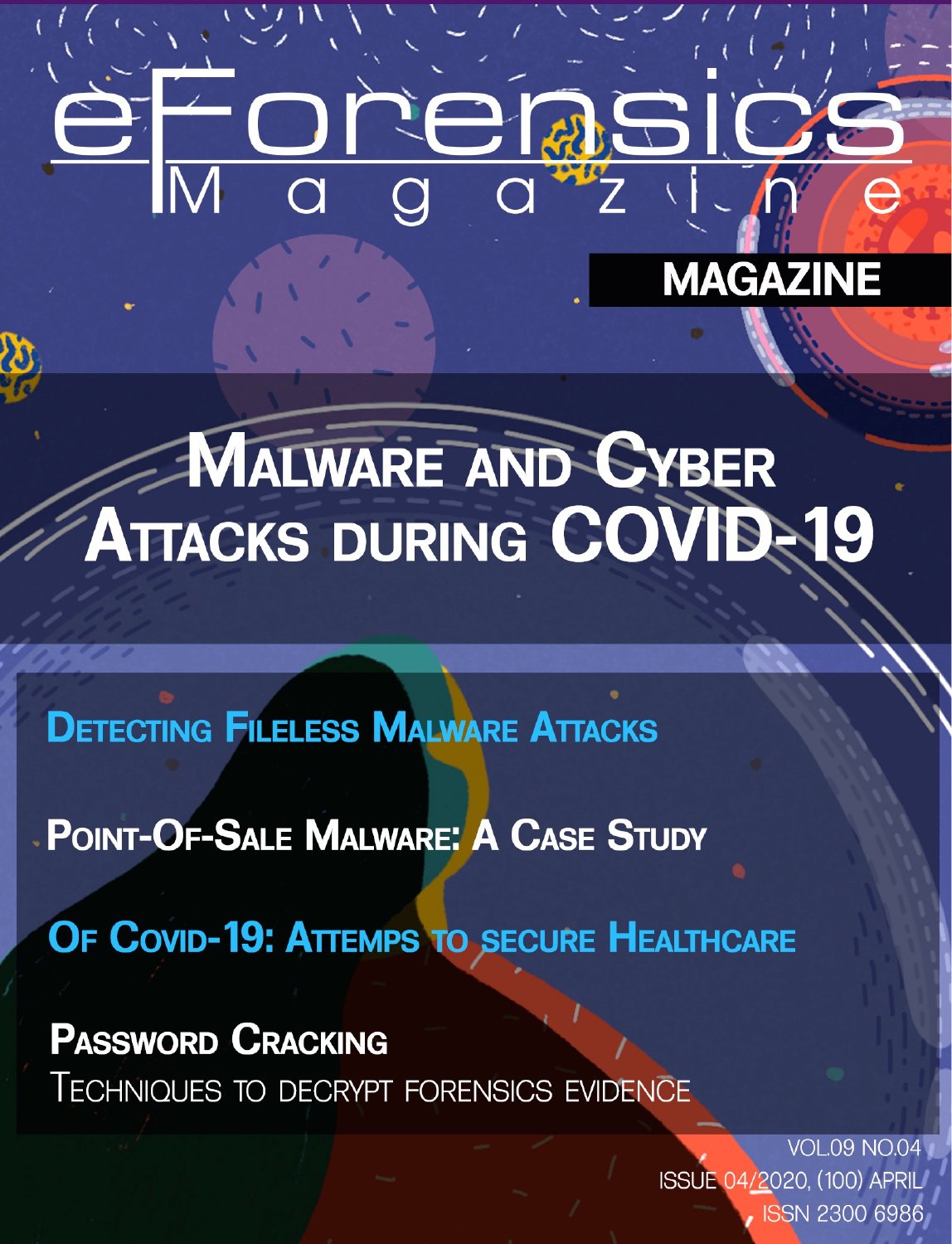# Interview with Mark Gambill, EVP & Chief Marketing Officer at Cellebrite

[eForensics Magazine]: Hello! Thank you for agreeing to the interview, we are honored! How have you been doing? Can you tell our readers something about yourself?

[Cellebrite, Mark]: Thank you so much for taking the time to speak with me, Dominika. I've been well and Cellebrite is navigating through this new reality along with our customers, partners. For a little bit of background on me, I currently serve as the EVP & Chief Marketing Officer at [Cellebrite,](https://www.cellebrite.com/en/home/) the global leader in Digital Intelligence Solutions for the public and private sectors. I have over 20 years of experience in technology and executive marketing across concentrations including big data, AI, and machine learning to name a few.

### What is the news from Cellebrite world?

We recently made three big announcements. [First,](https://www.prnewswire.com/news-releases/cellebrite-increases-online-learning-capacity-301026625.html) in light of the travel restrictions and coronavirus pandemic, we are increasing our live online and on-demand training options for law enforcement and enterprise digital forensics professionals. As many of our training sessions usually take place in person across the globe, we are working diligently to ensure professionals can receive the knowledge and training certifications they need to best perform their work despite the current circumstances.

The second announcement we made is a commitment to our customers to ensure they can maintain uninterrupted service using our technology while they may be working in remote operations. We have made RDP available for users with active licenses for select products. This will enable them to access their office computer remotely. Additionally, on a case-bycase basis, we are making demo licenses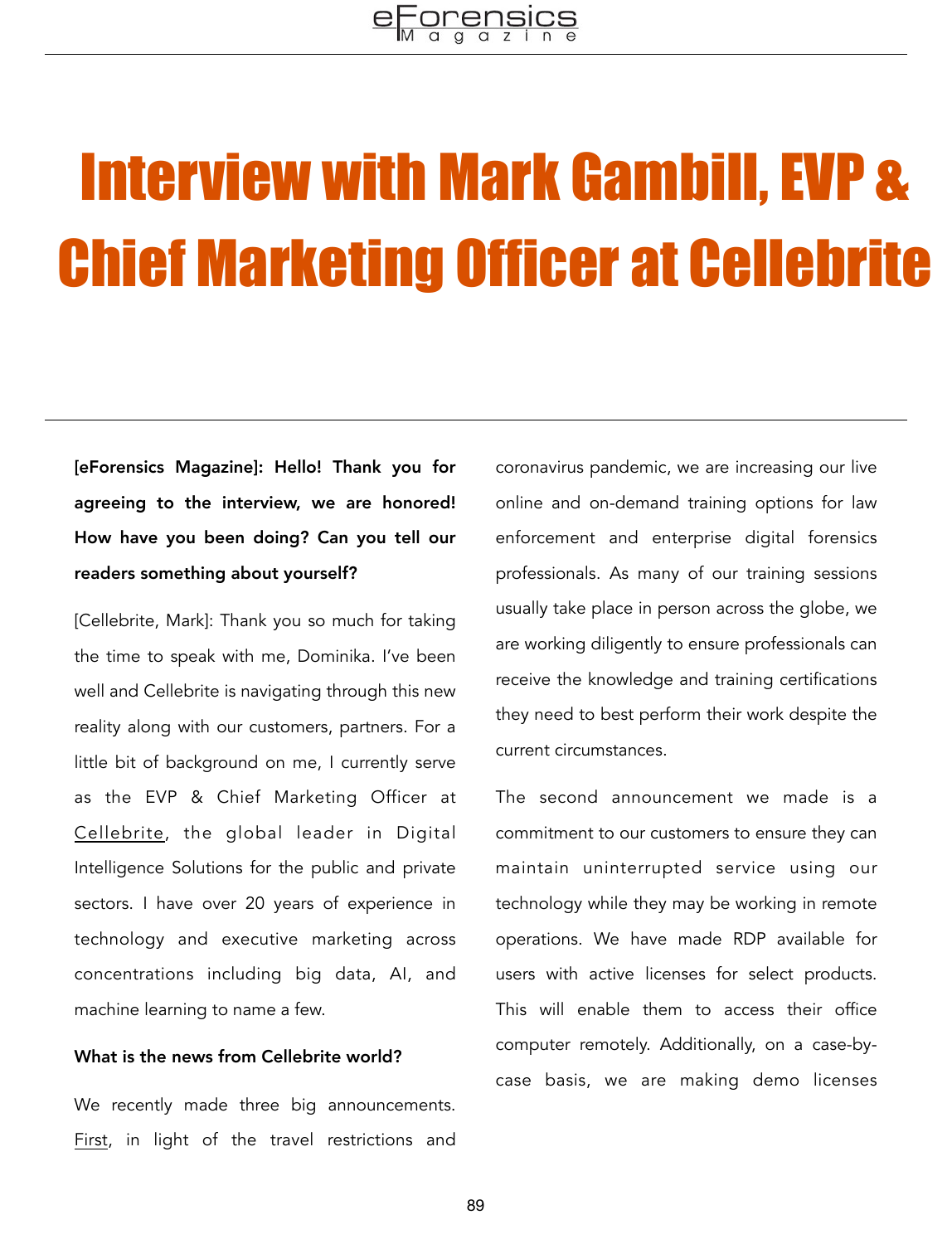available that can be installed locally on a home computer if needed on a temporary basis.

The [third](https://www.prnewswire.com/news-releases/cellebrite-unveils-the-top-global-digital-intelligence-trends-for-2020-301028449.html) big reveal that went out recently was the results of our 2020 Annual Digital Intelligence Industry Benchmark [Report.](https://www.cellebrite.com/en/insights/industry-report/) We revealed seven key trends for 2020 that law enforcement agencies are seeing in the space, including the fact that there is a growing reliance on data analysis with 90 percent of cases involving digital devices and cloud applications. We gathered insights from over 2,000 global law enforcement agency personnel, in over 110 countries, to best understand the most pressing day-to-day challenges for agency management and investigative teams.

# What are some security issues associated with the current situation in the world and COVID-19?

In addition to significantly increased cybersecurity scams online affecting the public, healthcare facilities and law enforcement are doubling down on the utilization of digital intelligence tools and measures to ensure safety and security for all. Having a central repository into which data can be uploaded and secured in a forensically sound manner is paramount under normal circumstances and doubly so in times of crisis.

As investigators now conduct their work from remote locations they need a way to access data that is centrally located so that they can continue to work on ongoing criminal cases.

Ultimately, it means that during the pandemic, agencies across the globe have to accomplish a much larger mission without increasing resources.

You recently published a report that highlights seven global law enforcement and digital investigation trends for the year. Which trend is the least obvious in your opinion? And why?

The most surprising trend was the length of time investigators and examiners spend on reviewing digital data and evidence manually. On average, investigators spend 43 hours per week reviewing evidence in bulk and then reporting on it – up from 37 hours in the prior year. That accounts for 69 percent of their average workweek hours and is simply not efficient. A major reason for these challenges in managing the explosion of digital data is budget cuts and the shortage of overtime allowances. This is compounded by the current lack of digital intelligence strategies and tools being leveraged in many agencies. This points to agency managers really needing digital data and analytics for investigations.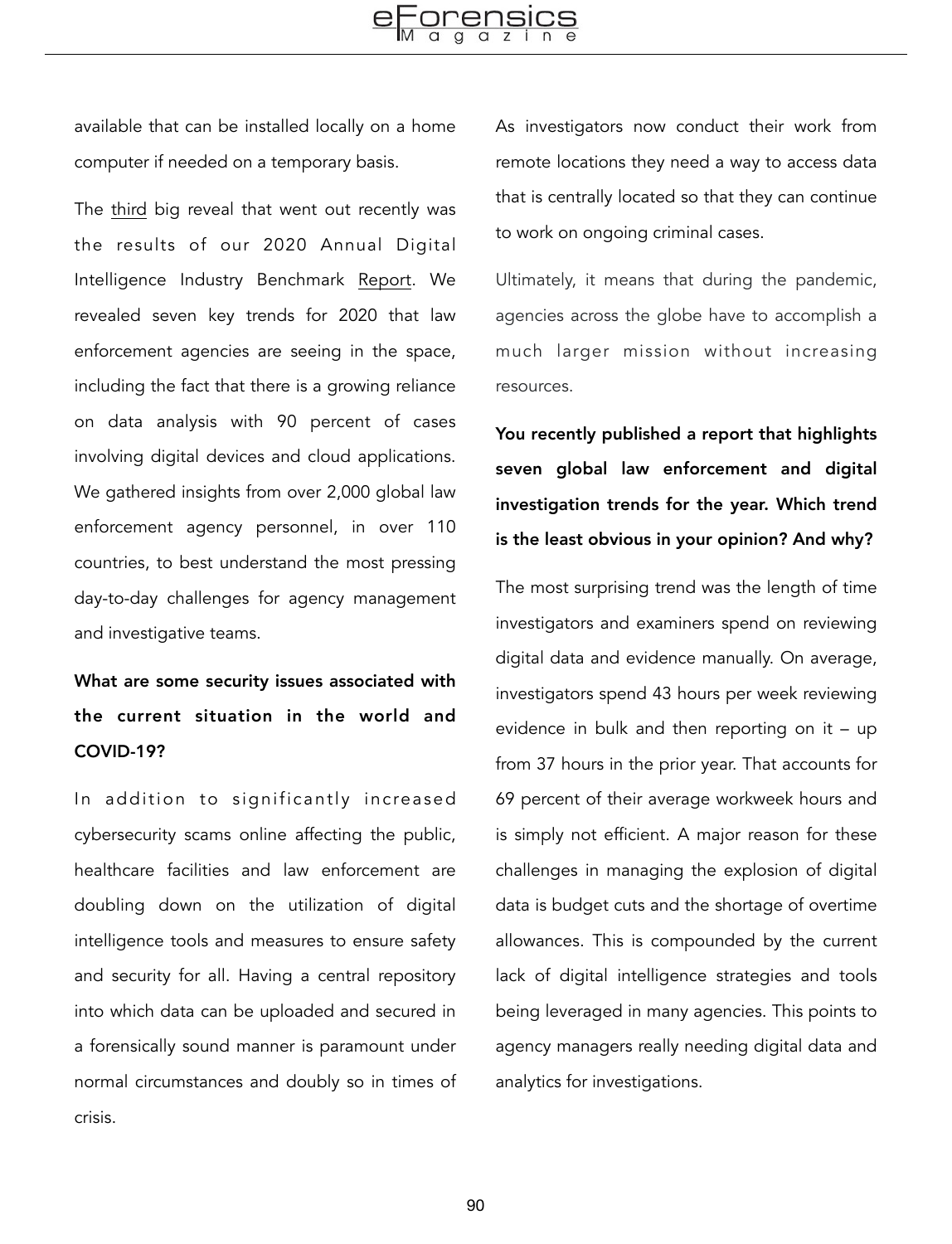Our benchmark report revealed that as much as 43 percent of agencies report either a poor, mediocre or no digital intelligence strategy at all. We are working with law enforcement to change that. Our mission is to help our customers build safer communities by delivering comprehensive solutions that aid law enforcement and enterprises to lawfully reveal key facts related to crime and bring closure to their investigations.

In 2020 and beyond, investigations will need to utilize artificial intelligence to sort through the mountains of incoming data, to automatically find and filter specific objects in images, and find keywords in text conversations to create relationship analysis. Over 70 percent of survey respondents said that these AI-enabled features will be very important.

## What challenges will the cybersecurity industry be forced to overcome?

There is a heavy focus on helping examiners in the lab that are drowning in data and device overload. Our report found that, on average, a case involved 2-4 mobile devices. Moreover, examiners face a 3-month backlog while examining an average of 89 devices per station. However, while they struggle to unlock devices and collect critical information, they are also highly concerned about storing and sharing this digital evidence. Sixty-four percent of agency managers say that governance and management of data are important, especially with the amount of digital data coming from devices in cases growing more than 82 percent. The cybersecurity and digital intelligence industries need to work to ensure this essential data is not mismanaged and is also secure from tampering.

## What would you recommend to our audience? How to prepare for the rest of 2020?

To prepare for 2020, your readers should look for ways to unify disparate data, invest in developing an integrated platform that all law enforcement teams can leverage to be able to view all evidence and information easily and logically. Eighty percent of investigators believe data unification is important, and 87 percent believe viewing activities visually on a map is important. We believe that this trend will continue to grow throughout the year as agencies work to streamline their processes and solve cases quicker and more efficiently.

## What do you think - will COVID-19 change the cybersecurity world? If so, how? In what way?

I believe COVID-19 will be a forcing function to start the discussion on best practices to lawfully leverage data and technology to curb the impact the spread of disease can have on society.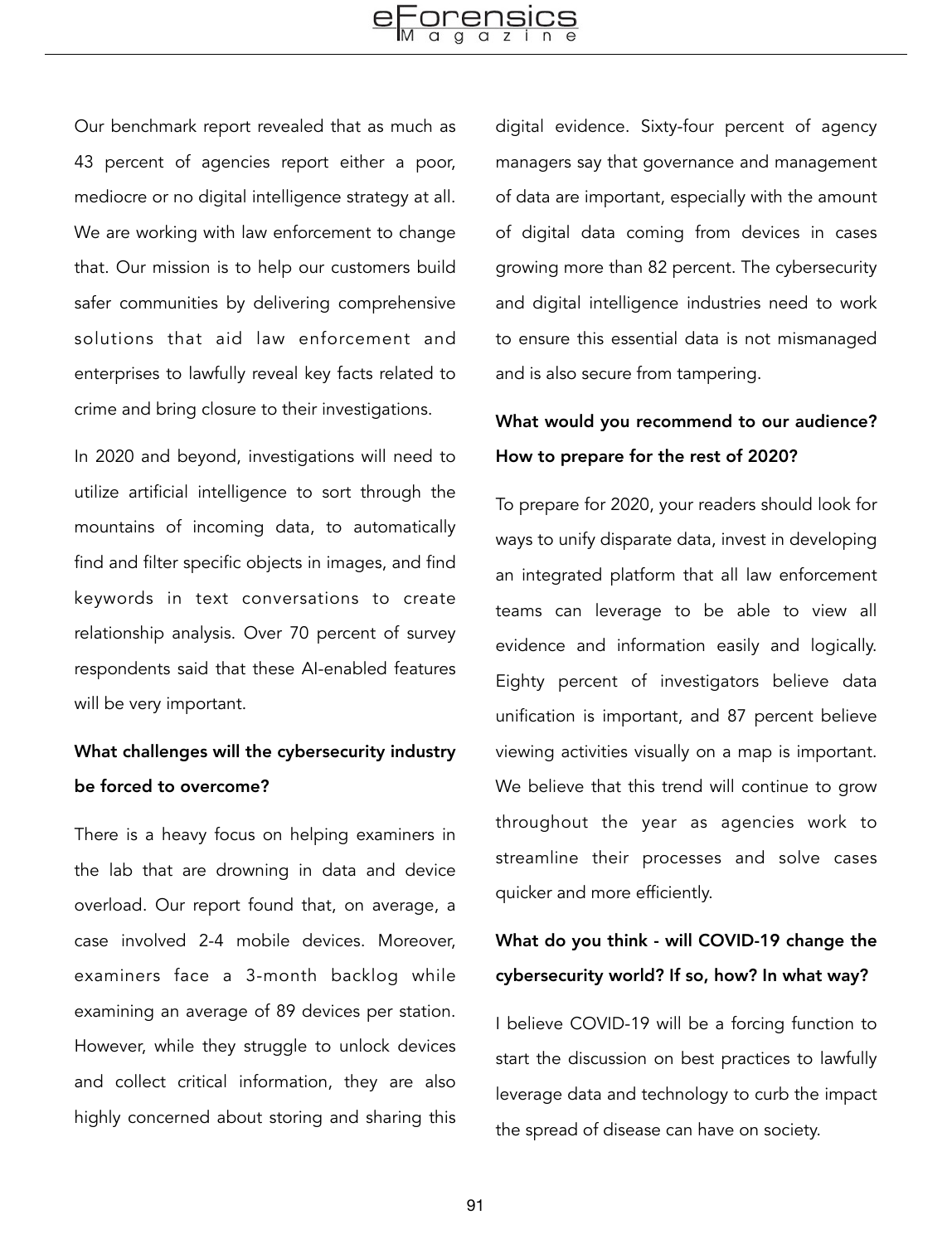Analytics may be the single most important place that technology can help in using digital data to lessen the impact of a pandemic and it is the same technology law enforcement is using today to ensure homicide, missing children and other important cases move forward.

Once all the data has been secured, investigators can begin to visualize and generate insights they can leverage to expedite case closure. We believe agencies will become better equipped to work remotely while keeping their data and information safe and accessible.

This also goes back to the importance of governance and management. The cybersecurity world should be (and generally is) highly concerned about storing and sharing digital evidence. To reiterate what I said before, the cybersecurity and digital intelligence industries need to work to ensure this essential data is not mismanaged, is secure from tampering and follows strict protocols to protect the privacy of our citizens and communities.

## What are your plans for the future? Can you tell us what you are currently working on?

As we look forward, it is clear that digital intelligence will play a key role in every phase of the investigation process in public safety and in

the corporate world. We have many different projects to look forward to in 2020 and beyond.

One of our main focuses currently is increasing our training offerings. As the old saying goes, you don't know what you don't know. Investigators and examiners need to be data analysts in today's environment, so we are spending a lot of time training departments and agencies on the latest technologies that help them manage this data deluge. Cellebrite is preparing to offer a new three-day training class for Cellebrite Business Solutions (CBS) clients that will be called Cellebrite Certified Corporate Investigator (CCCI) in early 2020.

Additionally, non-organic growth, one of our main strategic building blocks, will further accelerate our ability to provide tremendous value to our customers. BlackBag is a prime example of a strategic acquisition that helps us further realize our mission to deliver comprehensive solutions that aid not only law enforcement but enterprises as well. You can

expect to see additional M&A activity that will help extend our reach into adjacent markets as a unified solutions provider of best-in-class digital investigative tools that have become critical to enhancing the efficiency and accuracy of investigations.